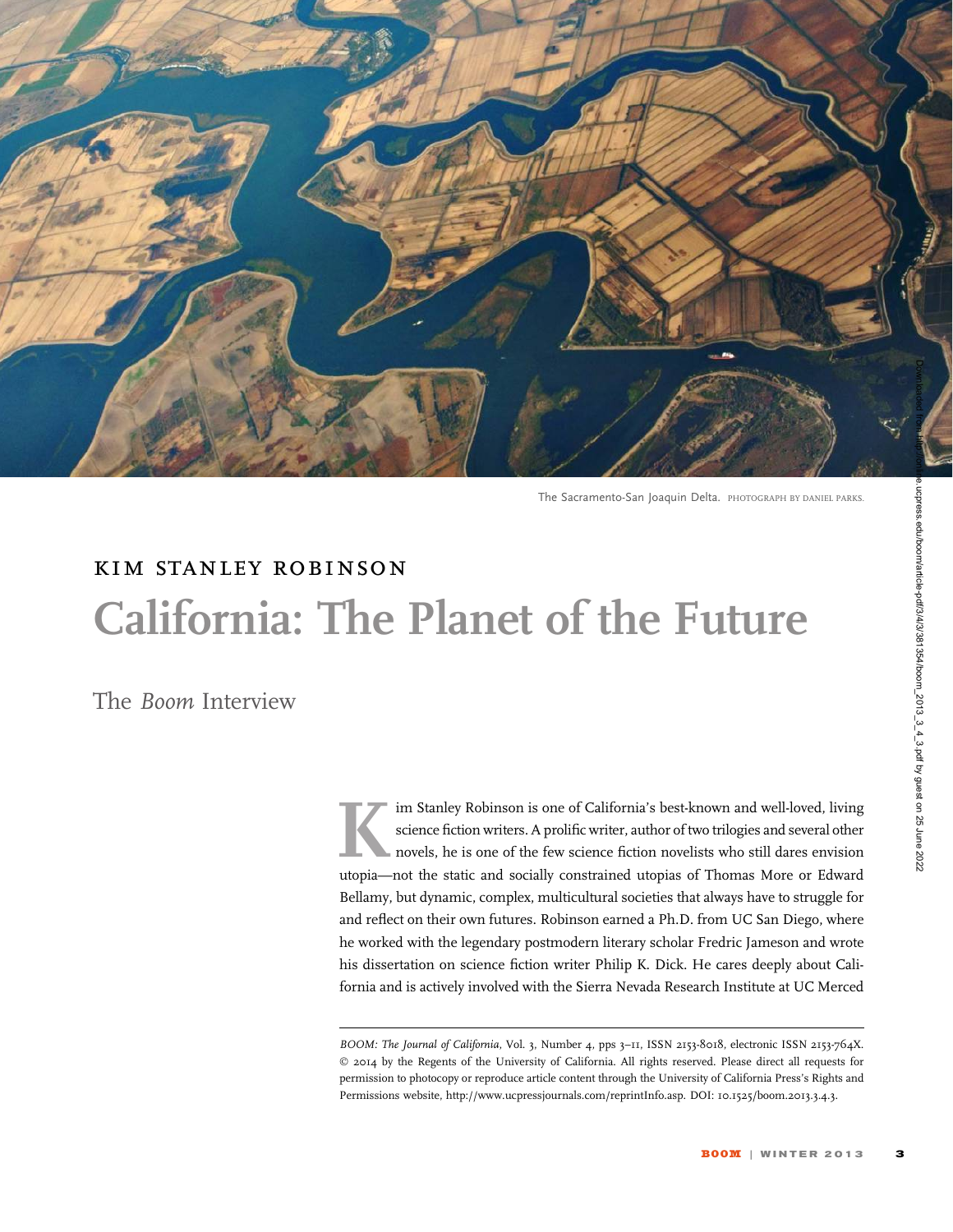and the Arthur C. Clarke Center for Human Imagination at UC San Diego. Robinson is also a generous conversationalist. When not holed up at home in Davis, California, working on his next book, he can often be found out in the world these days talking about climate change and political change, and thinking out loud with scientists, activists, writers, and readers about the future. We spent a leisurely afternoon conversing with him at his garden writing table in Davis.

Boom: You write about other states, other countries, and other planets. Yet, you clearly identify yourself as a California writer. Why?

Robinson: I come from California. I grew up in an agricultural community: Orange County when there were orange groves. I lived in one of the first suburban intrusions into the orange groves. So right out my back yard, I could see nothing but orange trees. I loved to read, and my favorite book was Huckleberry Finn. I thought I could be Huckleberry Finn, and there was no evidence in front of my eyes that showed me things were any different from Missouri in the 1830s. I dressed as Huckleberry Finn, in cutoff blue jeans and a straw hat. I made my friends be Tom Sawyer and the other characters. But then in my teenage years, Orange County was transformed really rapidly. I read somewhere that five acres a day of orange groves were pulled out and turned into suburbia, every day for ten years. And so by the time I went off to college at UC San Diego, it was a completely different landscape. At that same time I started



An orange tree is pulled up in Orange County. PHOTOGRAPH COURTESY OF ORANGE COUNTY ARCHIVES.

reading science fiction. New wave science fiction was what I dove into. Modernism was being expressed in science fiction, and it was extremely exciting. And it struck me that it was an accurate literature, that it was what my life felt like; so I thought science fiction was the literature of California. I still think California is a science fictional place. The desert has been terraformed. The whole water system is unnatural and artificial. This place shouldn't look like it looks, so it all comes together for me. I'm a science fiction person, and I'm a Californian.

## Boom: Is there a special brand of California science fiction?

Robinson: I think so. It began with people like Jack London and Upton Sinclair, and then the Los Angeles Science Fiction Society in the 1940s. This included Ray Bradbury, who moved with his parents to Los Angeles when he was young, like I did, both of us from Waukegan, Illinois, but him maybe twenty years earlier. Bradbury was always focused on what modernization was doing to human beings, to the nontechnological aspects of humanity. There was also Robert Heinlein, who was living in Los Angeles in the forties. Crazy Bob they called him when he was young. He was always a strange amalgam. And then there was Philip K. Dick in northern California, also Poul Anderson and Jack Vance, Frank Herbert, and in her childhood, Ursula Le Guin. It turns out that many of the most interesting science fiction writers were in California. There's something strange and powerful about California, as a landscape and an idea, so the place may have inspired the literature.

Boom: Do you think that has to do with the national imaginary that associates California with the future?

Robinson: Yes, I think that's right. It's the westward motion. You see it in Robinson Jeffers: that world civilization just kept going west until it hit California, then it had to stop and figure things out. This is all a fairy tale, but it's powerful. It is an imaginary. And then also you've got Hollywood. You can think of California as the Marilyn Monroe of places, beautiful but fragile, seeming a little dim or spacey, but brilliant in odd ways, funny, and, you know, endangered. Everybody pays attention to it. It's too famous for its own good.

Boom: Your Three Californias trilogy lays out very different visions for California's future. Which of the three Californias would you want to live in?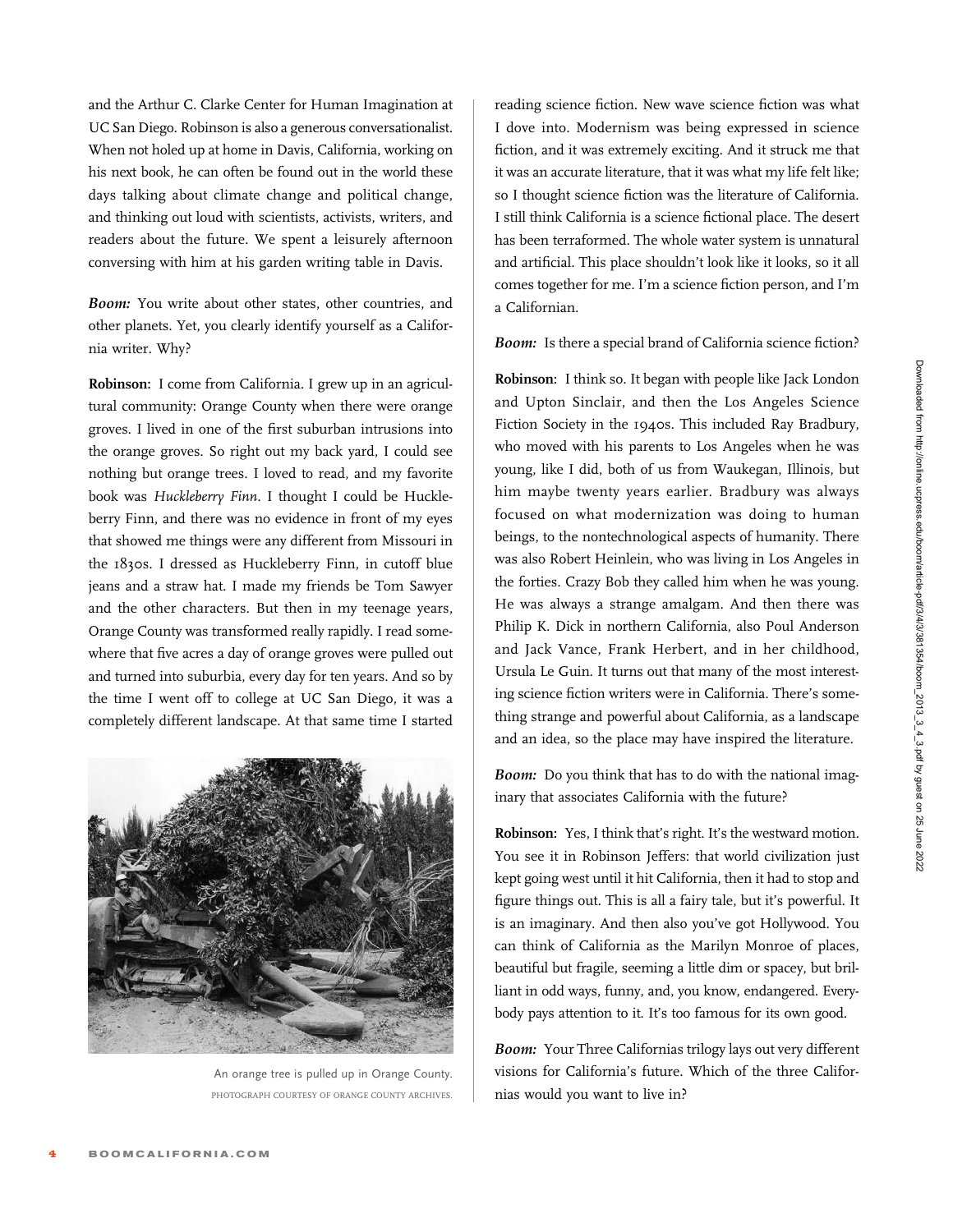

Robinson: Pacific Edge without a doubt. Pacific Edge was my first attempt to think about what would it be like if we reconfigured the landscape, the infrastructure, the social systems of California. I think eventually that's where we'll end up. It may be a five hundred year project. I thought of it as my utopian novel. But the famous problem of utopian novels as a genre is that they are cut off from history. They always somehow get a fresh start. I thought the interesting game to play would be to try to graft my utopia onto history and presume that we could trace the line from our current moment to the moment in the book. I don't think I succeeded. I wish I had had the forethought to add about twenty pages of expository material on how they got to that society. Later I had a lot of dissatisfactions with Pacific Edge. You can't have this gap in the history where the old man says, well, we did it, but never explains how. But every time I tried to think of the details it was like—well, Ernest Callenbach wrote Ecotopia, and then explained how they got to it in Ecotopia Emerging. And there's not a single sentence in that

Kim Stanley Robinson at home. PHOTOGRAPH BY URSULA K. HEISE.

prequel that you can believe. So, Pacific Edge was my attempt, a first attempt, and I think it's still a nice vision of what Southern California could be. That coastal plain is so nice. From Santa Barbara to San Diego is the most gorgeous Mediterranean environment. And we've completely screwed it. To me now, it's kind of a nightmare. When I go down there it creeps me out. I hope to spend more of my life in San Diego, which is one of my favorite places. But I'll probably stick to west of the coast highway and stay on the beach as much as I can. I'll deal, but we can do so much better.

Boom: On the jacket of Pacific Edge it says you still love Orange County.

Robinson: Poor Orange County. Autopia, as I called it in The Gold Coast. The truth of the matter is I've spent hardly any time there since my parents moved away in 1991. I recently went to Newport Beach. Everything was the same, except the people. Instead of the people being all white, they were a mix of black and brown and white. That was beautiful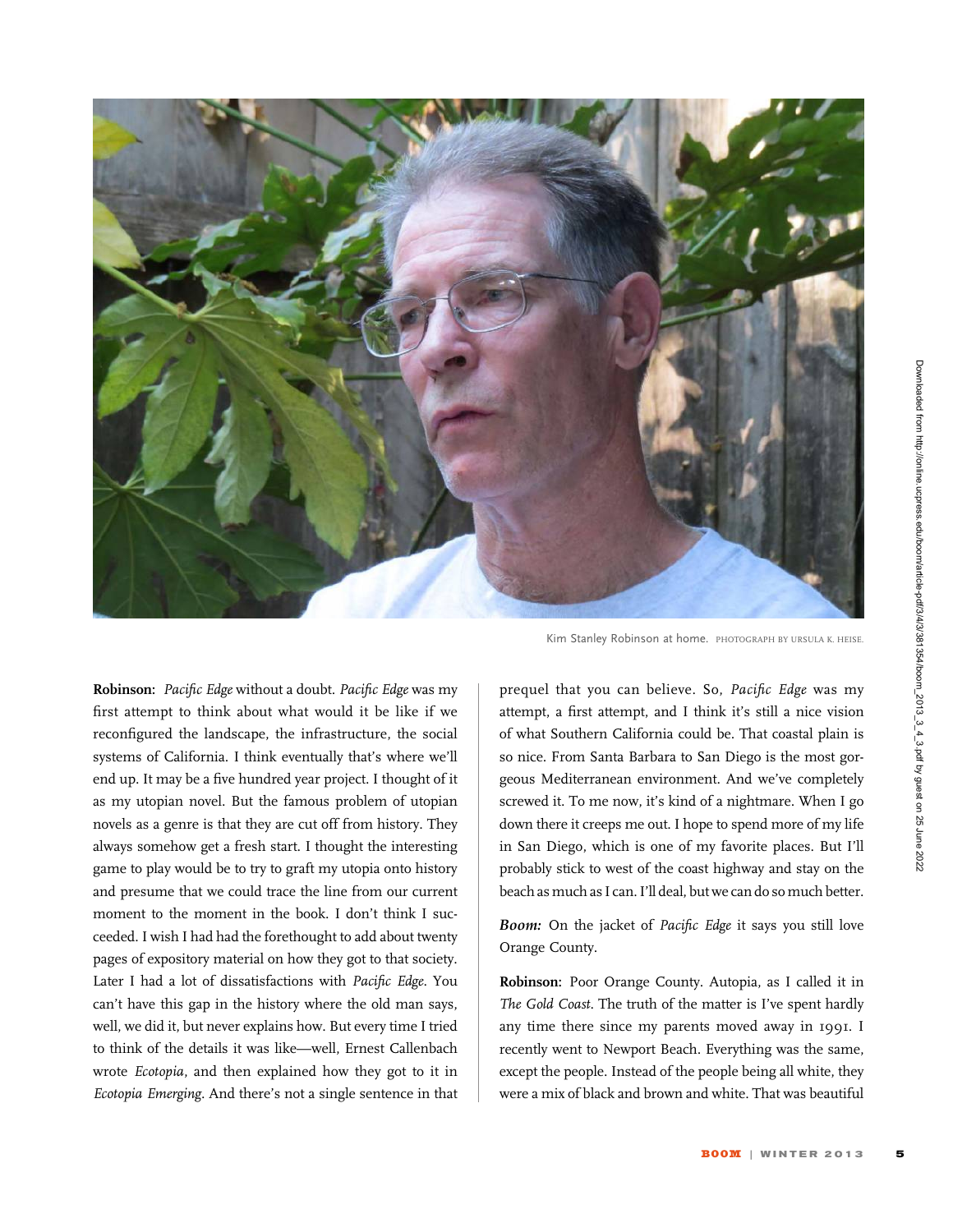

to see, it looked like a world place, cosmopolitan in a way it hadn't been. Do you love where you were when you were growing up? Well, yes—especially if you had good parents, a happy childhood, a beach. But I've found you can actually outlive nostalgia itself. I didn't know you could do that, but I have.

Boom: Is California two states or more?

Robinson: I've lived half my life in the south and half in the north. I like thinking California is one place. It's big. It's various. It's an entire country. It's an entire planet.

Boom: In The Gold Coast, your dystopian novel in the California trilogy, and in your other dystopian novels, are you issuing a warning about where we're headed?

Robinson: I am issuing a warning, yes. That's one thing science fiction does. There are two sides of that coin, utopian and dystopian. The dystopian side is, if we continue, we will end up at this bad destination and we won't like it. That's worth doing sometimes. But I won't do the apocalypse. That is not realist. It is more of a religious statement. I like disaster without apocalypse. Gold Coast is dystopian. And a lot of it has come true since it came out in 1988.

Boom: But, as you've said, all of California in some ways has been terraformed. It's not natural in the way we usually conceive of natural. Are we as gods, as Steward Brand famously proclaimed, so we better get good at it?

Robinson: California is a terraformed space. I think we have accidentally become terraformers, but of course we are not gods. We don't actually know enough about ecology, or even about bacteria, to do what we want to do here. We could make environmental changes that could do damage that we can't recover from, so it's dangerous. We're more like the

sorcerer's apprentice. We can do amazing things on this planet, out of hubris, and partial ignorance, and yet we are without the powers to jerk the system back to health if we wreck it. If ocean acidification occurs, we don't have a chance to shift that back. So we've accidentally cast ourselves into this role by our scientific successes, but we don't have the power to do what we need to do, so we need to negotiate our situation with the environment. The idea that we're living in the Anthropocene is correct. We are the biggest geological impact now; human beings are doing more to change the planet than any other force, from bedrock up to the top of the troposphere. Of course if you consider twenty million years and plate tectonics, we're never going to match that kind of movement. It's only in our own temporal scale that we look like lords of the Earth; when you consider a longer temporality, you suddenly realize we're more like ants on the back of an elephant. By no means do we have godlike powers on this planet. We have a biological system we can mess up, a thin wrap on the planet's surface, like cellophane wrapping a basketball. But there is so much we don't know. You can do cosmology with more certainty than ecology.

Boom: Speaking of terraformed, the Delta, where you live here in Davis, is a great example of a terraformed landscape.

Robinson: It's kind of great. It's troubled, but I think it's still beautiful. I like these human-slash-natural landscapes. I like terraformed landscapes. The Central Valley has been depopulated of its Serengeti's worth of wild creatures, and that's a disaster. But you could do amazing agriculture in the Central Valley and add wildlife corridors, where the two

California is a terraformed space.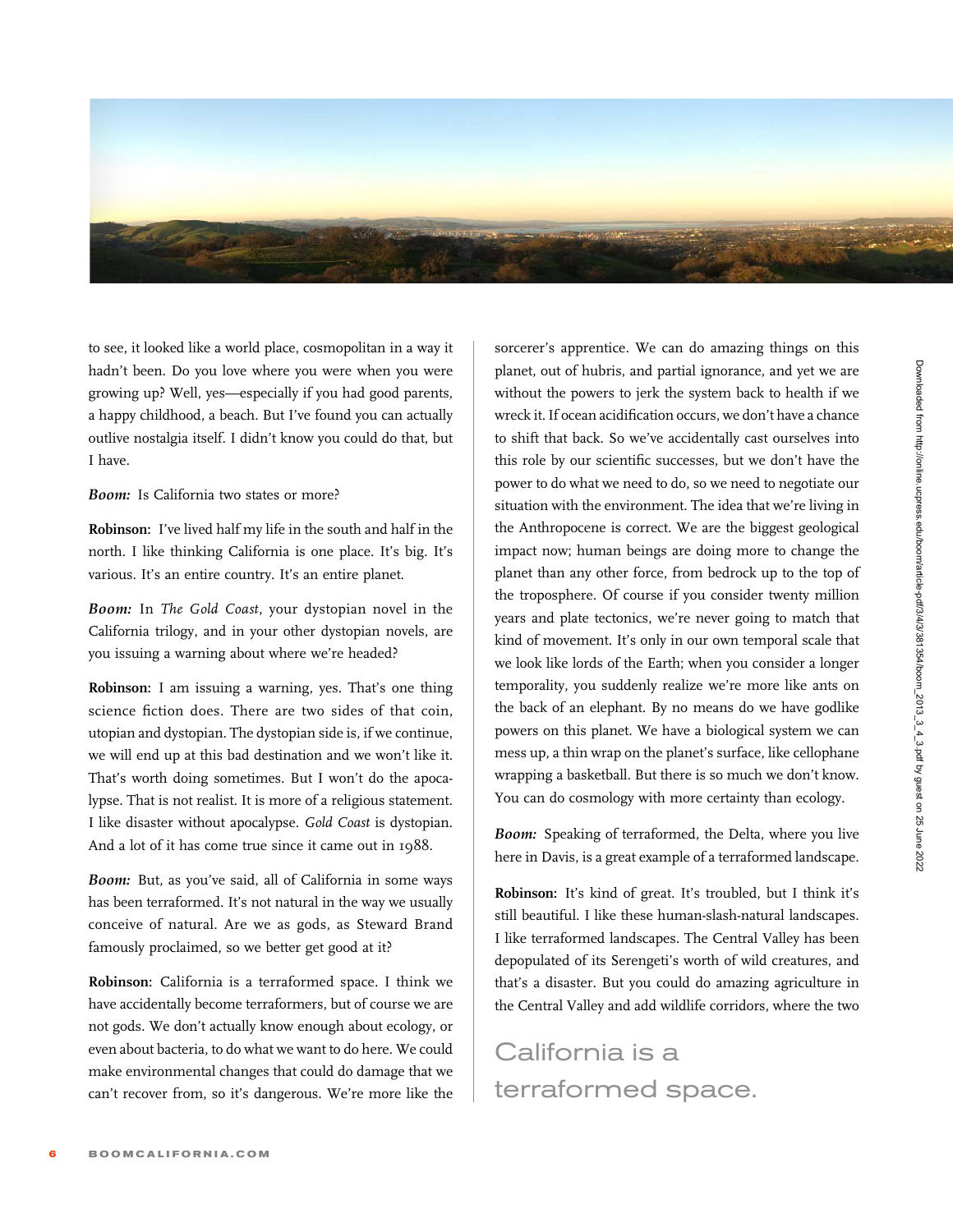

The view from Mount Wanda, John Muir National Historic Site. PHOTOGRAPH BY WAYNE HSIEH.

could coexist in a palimpsest, big agriculture and the Serengeti of North America, occupying the same space. And then it would be that much more interesting and beautiful. If you went out there to the edge of Davis now, you would see nothing in terms of animals. But if you went out there and it was filled with tule elk and all the rest of the animals and birds of the Central Valley biome, occasionally a bear would come down out of the hills; and, well, you couldn't run alone out there, because of the predators. You'd have to run in a group. But humans are meant to run in groups. The solo thing is dangerous. So it would all come back to a more natural social existence. This is the angle of utopianism that I've been following. It's a kind of natural-cultural amalgam, whereas utopian literature historically was mostly a social construct, and it was kind of urban. Utopia was thought of as a humanist space, but when you think of humans as part of a much larger set of life forms, then you get to a utopia that includes it all and is a process. I haven't actually written the novel that would put all of this together, because each of my novels has been a different part of the puzzle and a different attempt at it. So I keep having an idea for the book yet to come. Seems like I might start another one like that sometime soon.

#### Boom: If your utopia is not humanist, what is it?

Robinson: I don't think of myself as a humanist in the usual definition, but I'm definitely not a believer in deep ecology either. I don't like the Ludditeism and antihumanism of deep ecology. I call myself a shallow ecologist. We're completely part of the biosphere and networked with, and our health is dependent on it. But Gary Snyder among others has taught me that the nature-culture divide is a blurry, unnatural divide; we're interpolated with the planet. The more we learn, the more we realize we're ''bubbles of earth.'' But we're also its self-consciousness. We're its most articulate language speakers. We're the ones who can mess things up really badly. But I can't go with the part of the environmental movement that is antitechnological. We're so technological. I've been thinking about this and trying to look at if from a different angle. Can we find a balance, a way of doing things by the use of science and technology and political cleverness, that we could get to permaculture?

#### Boom: Permaculture?

Robinson: I prefer that term to sustainability. Sustainability is a captured word, and sustainable development is a captured phrase, a kind of greenwashing. Now it means, we can keep on doing capitalism and get away with it. Permaculture on the other hand implies permanence, but also permutation—some kind of dynamic stability or robustness, by making really long-term health the goal.

Boom: Even with climate change?

Robinson: California could maybe handle sea level rise better than a lot of other places. Its coastline is not a drowned coastline like the East Coast, so although the Delta would be in big trouble, most of the California coastline is steep enough to take a lot of the projected sea level rise—although the beaches will be in trouble. Right here we're about fifty feet above sea level. So the maximum sea level rise projected for the next couple centuries would remain a ways over there to the south.

Boom: So we can just adapt to climate change in California?

Robinson: No, that's not right either. We are in a moment where we have to change, or we'll get to a situation that is not even adaptable. Adaptation is a word like sustainability, because it suggests that we could cook the planet and it still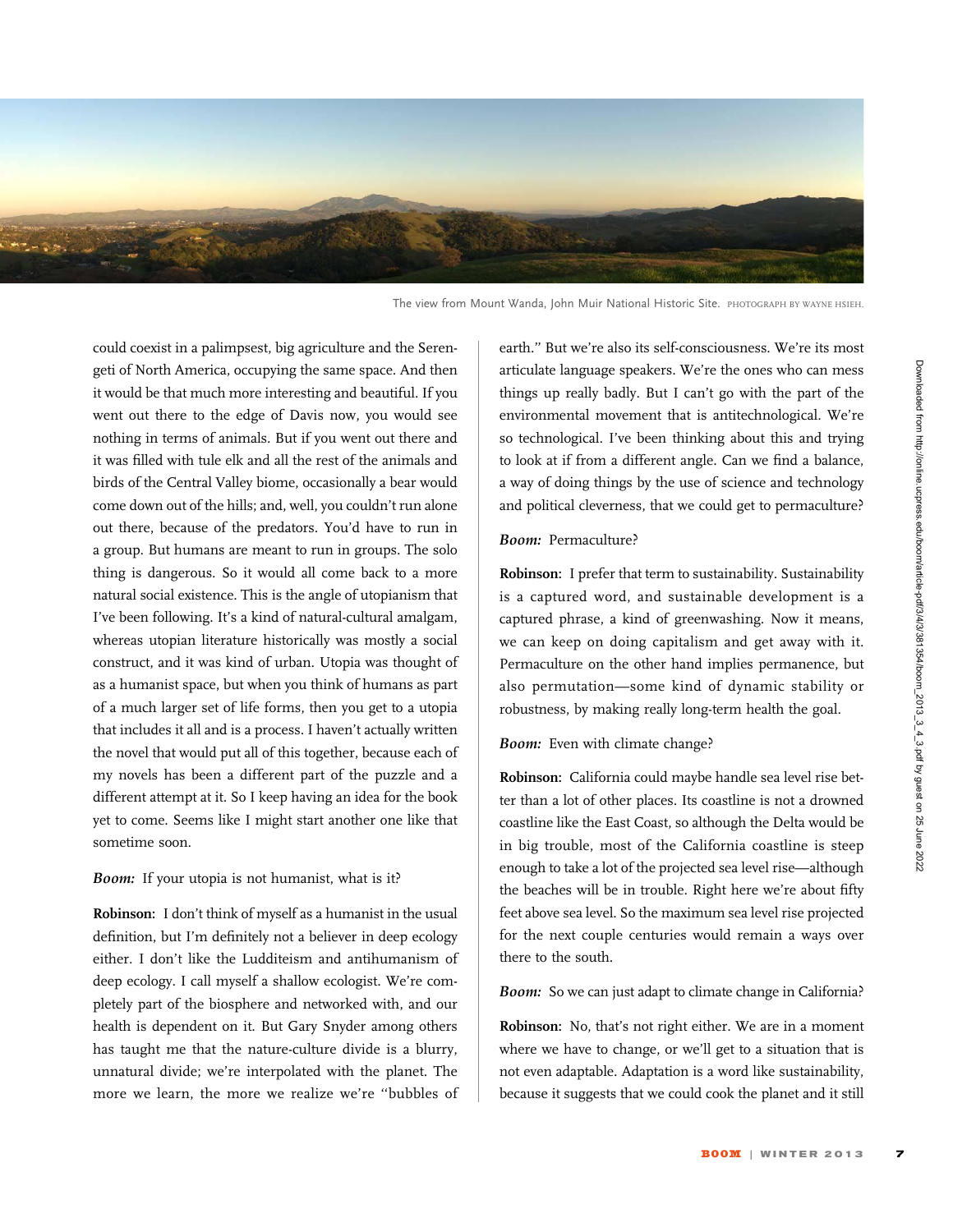

might be OK. That isn't true, and besides, we haven't cooked it yet. So it's time to act now and actually do mitigation. I've run into young environmental philosophers who say, ''Be realistic, Stan. We're headed for a five-degree rise in temperature; we have to adapt.'' But this I think is a pseudo-realism. Think about mass extinction: how do you adapt to that? It would drive us down; we might not go extinct too, but we would suffer so badly. No. We need mitigation. We need to fight the political fight. We need a carbon tax; we need everything except giving up. To say we've lost the battle already is just another science fiction story. It's saying that we will lose. But beyond 2013, nothing has happened yet. Path dependency is not the same as inevitability. People are way too chicken when faced with the supposed massive entrenchment of capitalism. It's just a system of laws, and we change laws all the time.

Boom: Don't we need both mitigation and adaptation? Even if we could stop emissions altogether right now, it will get hotter. We will have to do significant adaptation.

Robinson: That's true to an extent. But it's a later moment where we shift to adaptation, as opposed to mitigation. We need to mitigate now. We know how to do that: we decarbonize power generation and transport systems. But we haven't put together a coherent political or ecological picture of what adaptation means. Right now it just means giving

up. It's saying economics trumps ecology. In biophysical terms, in terms of physical reality, that just isn't the case.

Boom: Climate science has become an important part of your work, in your writing, and outside of your writing.

Robinson: I think the scientific community is going through a revolutionary moment. They already raised their hands and said we have to pay attention to climate change. And yet we haven't changed very much. Now they have to take different strategies and renew the effort. I talk to them about this. I try to make them aware that they are already utopian actors by being scientists. And this notion that they have, that there has to be separation between what science does and what everything else does, is not quite true; it's not the full story. They need to start thinking of themselves as political actors.

Boom: Political? Utopian? But haven't science and business as usual also gone hand in hand?

Robinson: My story here is that from the very start science and capitalism were very tightly bound together, like conjoined twins, but were not at all the same, and indeed were even opposed systems of thinking and organization. They were born around the same time, yes; but if you regard them as identical, you're making a very bad mistake. Capitalism's effect on humanity is not at all what science's effect is on humanity. If you say science is nothing but instrumentality and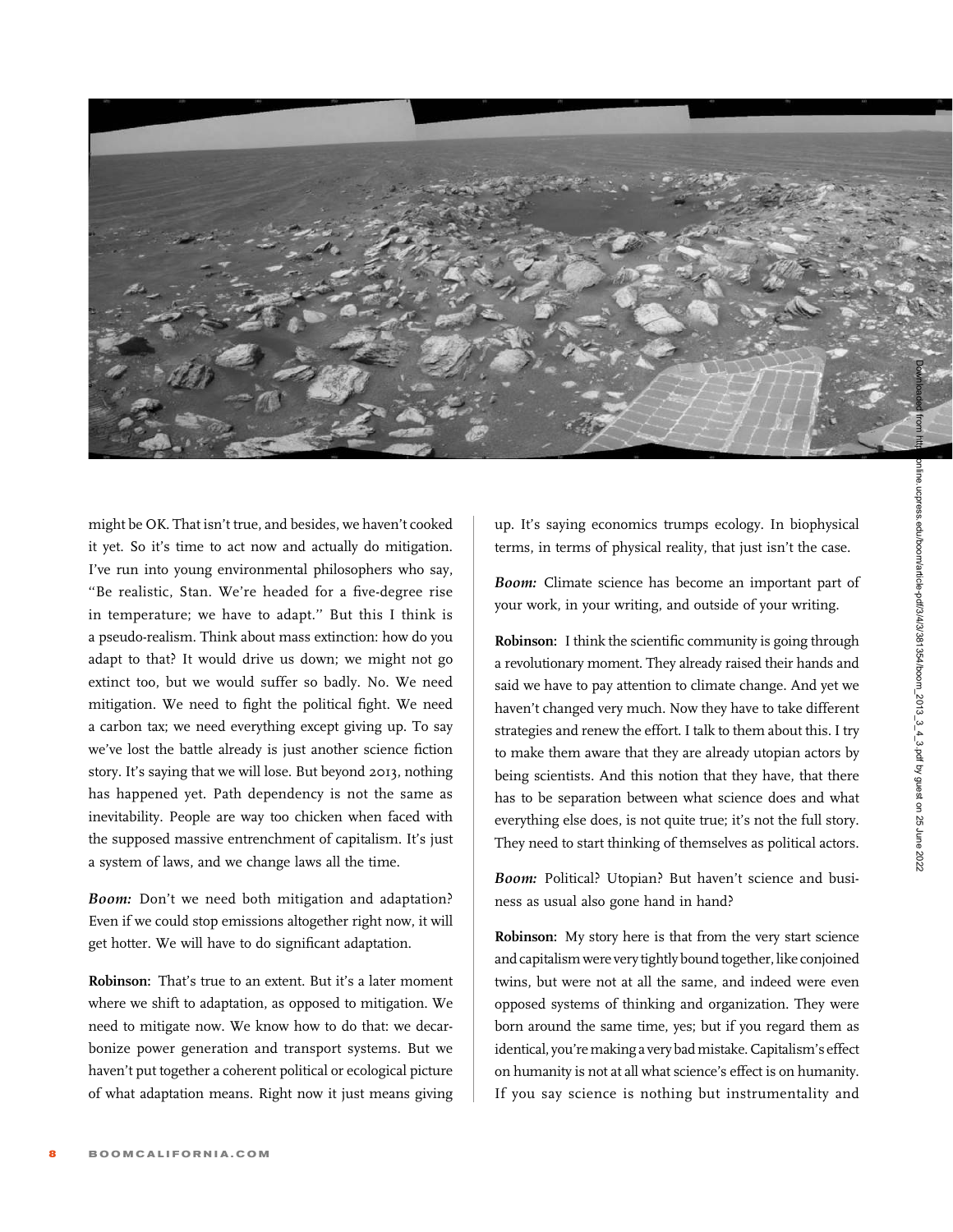

capitalism's technical wing, then you're saying we're doomed. Those are the two most powerful social forces on the planet, and now it's come to a situation of science versus capitalism. It's a titanic battle. One is positive and the other negative. We need to do everything we can to create democratic, environmental, utopian science, because meanwhile there is this economic power structure that benefits the few, not very different from feudalism, while wrecking the biosphere. This is just a folk tale, of course, like a play with sock puppets, like Punch and Judy. But I think it describes the situation fairly well.

### Boom: What about democracy?

Robinson: I think democracy is crucial, but it needs the power of science to prevail. Democracy can be bought. Capitalism can defeat democracy, unless there is democratic science and science for democracy. The big heavyweight that could actually defeat capitalism in this world is science. It's the method that copes with the natural world and makes both the necessities and the toys, and makes the food for the seven billion. Democracy can get whipped if it doesn't have this utopian practice of science backing it. Secularism, the rule of law—these are aspects of scientizing the social world. They are part and parcel with the scientific method. Once again, I'm just talking sock puppets, but this is the way I have been trying to explain it in my novels.

The view from Skylab Crater on Mars. PHOTOGRAPH COURTESY OF NASA.

Boom: But one of the difficulties of science is that it's not accessible to people without very specialized knowledge. It's sometimes very difficult to see how you square science with democratic deliberation.

Robinson: Science is not esoteric compared to, say, law. Every scientific abstract is trying its best to be as clear and accessible as possible. Science as it was originally designed is supposed to work like this: I find something out about the world; I share it with you. You find out more; you share it with me. So in its pure state, it is an incredibly open and public procedure. You can't do that with legal documents, you can't do that with economics, and you can't do that with a lot of postmodern criticism. Science is much more open and transparent than a lot of the disciplines we have. It gets complex because reality is complex. But I'm still convinced that we must seize on science as a way out of this mess. It's a kind of quantified and experimental realism, or praxis.

Boom: You describe your science fiction as realist, but there are sometimes surrealist moments, like in 2312, when a depauperate Earth is repopulated by wild animals that are bred off planet and dropped gently from the sky in bubbles.

Robinson: That moment is like a painting, maybe a Magritte. It struck me like an image out of a dream. It doesn't make sense in some ways, and yet it's what we are talking about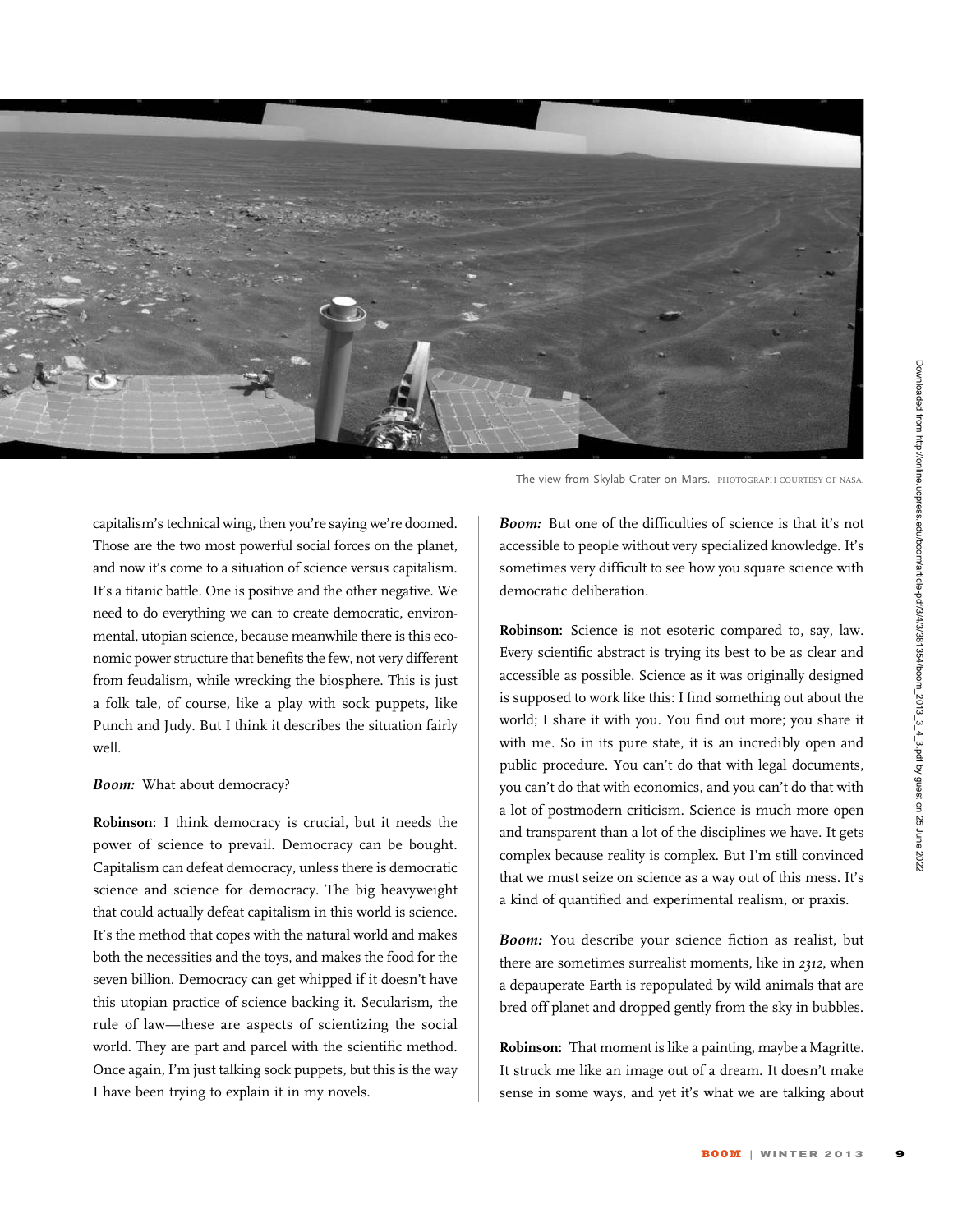when we talk about rewilding. And I was thinking about habitat corridors, and how both humans and habitat could exist together, by the creation of corridors given to the animals, and so the image came from that, like a poem. When it did, I thought this is good. I don't care if it makes sense or not; it's so beautiful. So I wrote the scene. Novel writing is an irrational and emotional business. I'm mostly an analytical person, an English major, so it's possible for me to overthink things. But the image is crucial, the story is crucial. So if you're writing something that feels right, then skate fast over thin ice and fly with it! Then you can have your characters argue about it afterward, as people would if something like that were really to happen.

Boom: You spend a lot of time in the Sierra Nevada, but the mountains only make a brief appearance in your science fiction. Why is that?

Robinson: It's been hard to find science fiction stories that would include the Sierra, although I've tried. There is a sense in which my Mars is entirely a Sierra Nevada space. And the actual range itself shows up in The Gold Coast and Pacific Edge and in Sixty Days and Counting. But in the future, I want to write about the Sierra Nevada much more extensively and in more detail. I know what it's like up there, and I think it could be useful to share that knowledge. There's been too much writing about the mountains as a dangerous place, a place for risk taking. What I want to do is more welcoming, a writing that says come back to the Sierra, use it as a space to ramble and look around. It's not a place of death-defying stupidity, but actually a place to renew yourself, as a suburban or urban Californian especially. So, when I write about the Sierra Nevada directly, which I have not done yet at any length, I want to do it as nonfiction, some kind of not-yet-defined nature writing.

# Boom: Is there a model for this kind of writing?

Robinson: Well, John Muir. Muir is good!

Boom: In Muir's writing nature is often personified. Are you interested in that model? Or do you have a different idea of nature's agency?

Robinson: I've read all of Muir now and studied his life. I would say he does not personify nature so much as worship it. His attitude is devotional, but he usually doesn't define it as a totality; he speaks of particulars. One thing I've noticed

about Muir is that his best writing is not his most famous writing. His best Sierra writing is in his early journals, and his first scientific articles, which were published in the New York Tribune and made him famous. These are awkward but quite beautiful articles. In them he is writing about why the landscape looks like it does. The Ice Age itself was a new idea at the time he wrote, and he was the one who applied Agassiz's glacial theory to the sculpting of the Sierra. So this is his great writing, which is both scientific and devotional at the same time. Later, when he became a political figurehead and wrote The Mountains of California and his other famous books, those are like Victorian magazine articles. They are bland. They are not his best writing. So his reputation as a writer has suffered. But then at the very end of his life, E.H. Harriman hired a secretary to follow him around so that Muir could dictate his memoirs to him, and that again is great: The Story of My Boyhood and Youth. So we have great writing, then mediocre writing, and then really great talking.

Boom: You have two sons. If science fiction was your literature growing up, what is their literature?

Robinson: They and their friends seem to have an intense interest in fantasy literature as a kind of escape from their historical situation. They're a little bit symptomatic. Young people of my generation liked science fiction because the future was going to be better. There seemed to be real opportunity. The world was your oyster, and the future was going to be amazing. That was quite powerful. Now, when you see what new science fiction has become for the young—it's The Hunger Games, it's dystopia—that's a very powerful image of how they feel right now. They feel this: we've been pitted against each other, big forces are in control of our lives, and we're going to be fighting for scraps. We're going to be hungry. That is another dream, a surrealistic dream about capitalism, of how it feels to the young and how they're responding. And then with Harry Potter and The Lord of the Rings, that's wish fulfillment, where you get back out in the forest and ride on horses. It's already interesting to imagine that, in the middle of their suburban lives looking at screens. Also, the good guys and the bad guys are easily distinguishable, and there are organized forces to fight the bad guys, who are an other and not you. It's very simplistic. But these stories we love when we are young are always allegories of our wishes and dreams. So it's very interesting. My own contribution, then, would be to keep